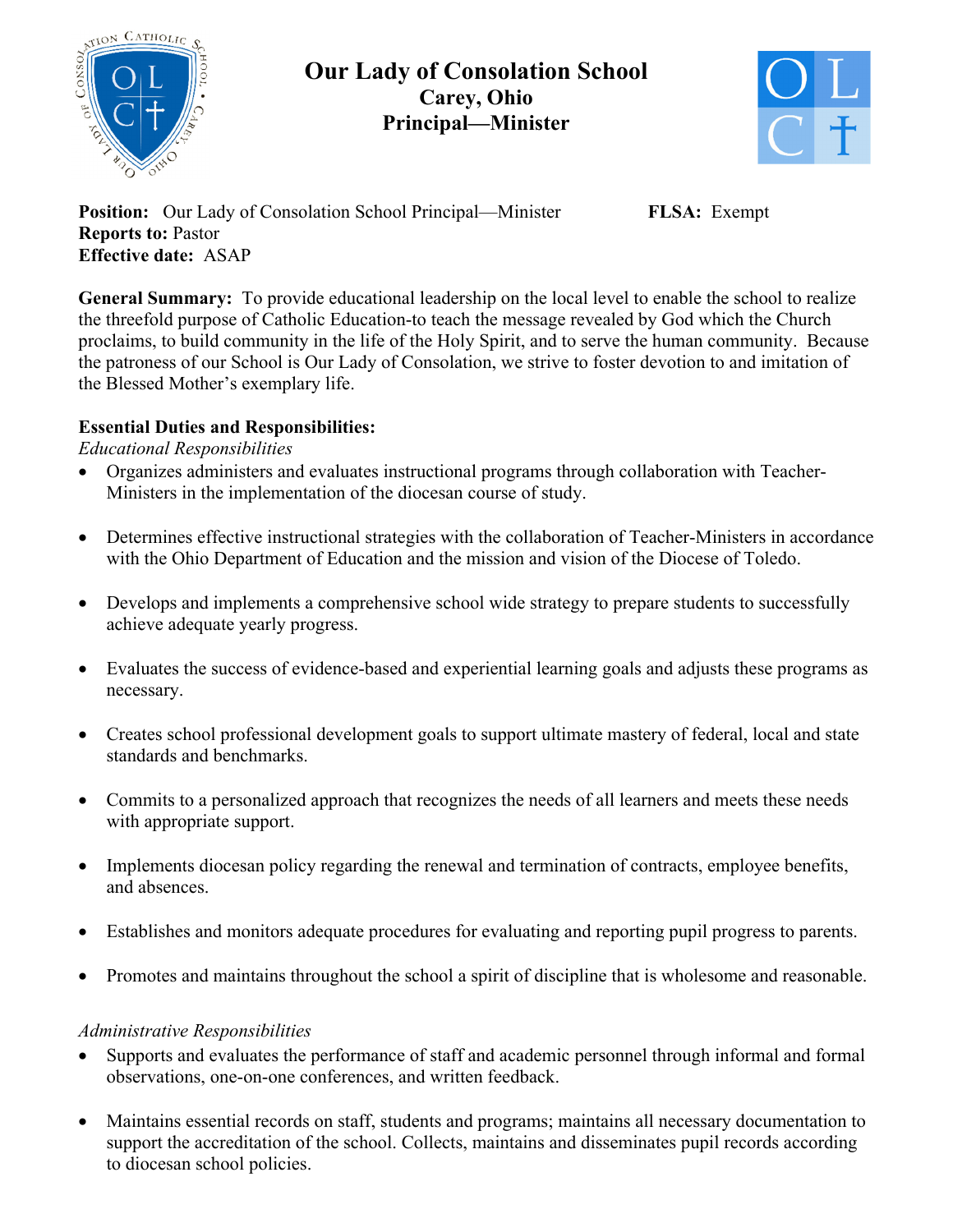- Ensures compliance with the policies, procedures and guidelines of the Protected Self Insurance Program of the Diocese of Toledo.
- Assists in the recruiting, hiring and dismissing employees with the guidance of the diocesan Human Resource Department and Pastor/Rector; maintains an adequate level of knowledge on current employment laws.
- Drafts handbook and other relevant communication vehicles for school personnel, parents, students and community members on an ongoing basis; formulates and enforces appropriate local regulations that are in harmony with diocesan policy
- Ensures the safety of all students and staff through effective management of school operations.
- Plans and coordinates the school public relations.
- Establishes and supports a formal PTA/PTO program.
- Plans and regulates certain public activities involving staff, students or the school with other organizations and school systems.
- Maintains effective relationships among students, teachers, other staff members, pastor, and parish.
- Prepares accurate and thorough reports required by the superintendent and/or pastor.
- Confers regularly with the pastor and keep him appraised about the progress of the school.
- Oversees the implementation of a family recruitment and orientation strategy.
- Observes all regulations pertaining to school attendance.
- Provides for adequate supervision of pupils on the school premises and during school sponsored activities.
- Coordinates outreach to area early childhood programs, elementary schools and the community to develop effective student recruitment practices.

#### *Fiscal Responsibilities*

- Develops an annual budget in cooperation with the superintendent and/or pastor that accommodates the needs of all financial aspects of the school program; furnishes data and makes recommendations in preparation for the annual budget.
- Assures that sound financial management is practiced by the school. This includes development and monitoring of budgets; assurance of timely and accurate reporting to parishioners, the diocese and various government agencies; assurance of proper deposit, disbursement and accounting for all school community-related funds; and oversight of all major fundraising activities.
- Seeks approval from the pastor in concert with the policies, procedures, and guidelines set forth by the diocese regarding financial and temporal transactions; ensures compliance with the diocesan Temporal Goods Policies.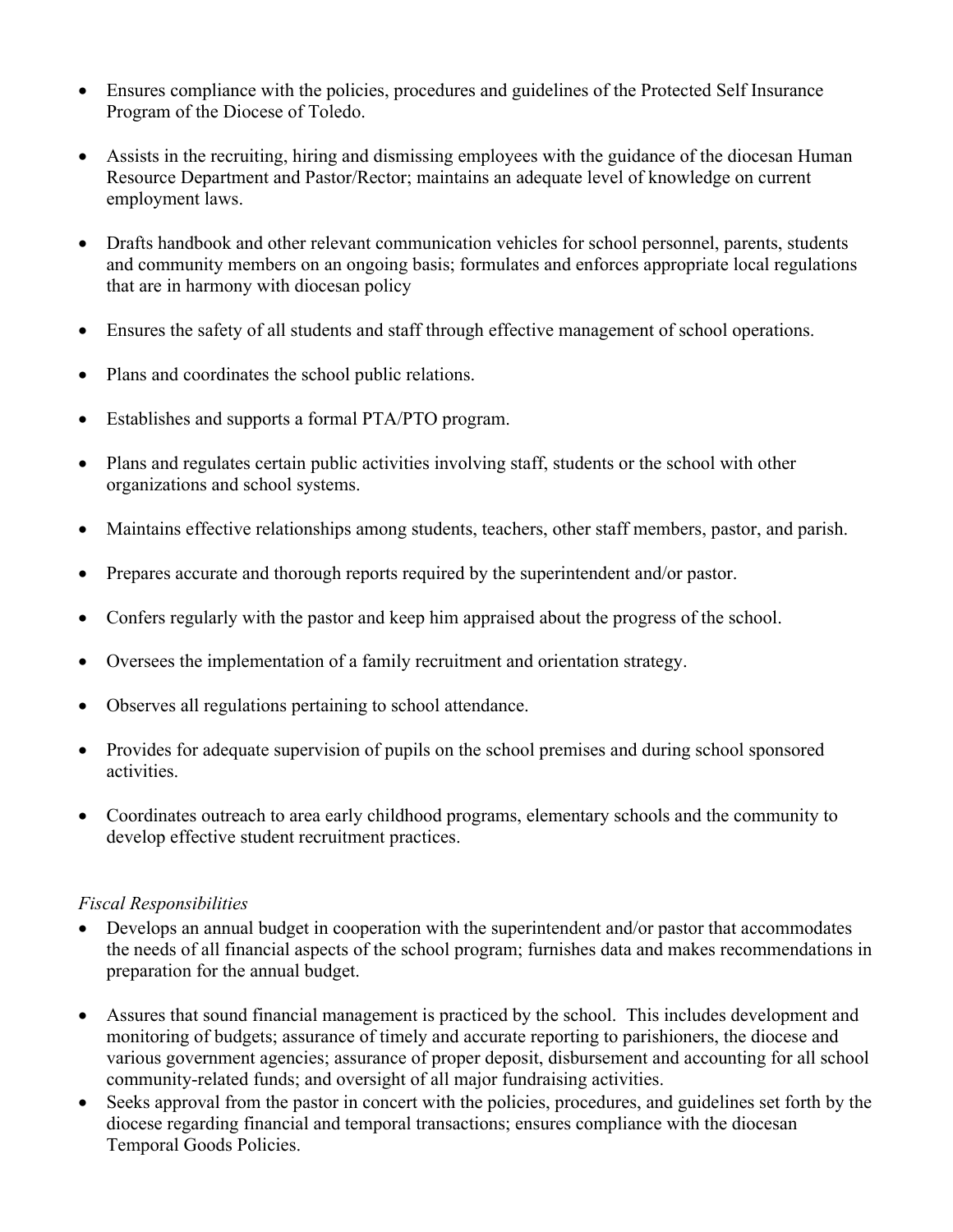- Reviews budget and financial reports in conjunction the pastor, business manager, bookkeeper, and finance council.
- Complies with directives and guidelines relating to insurance and benefit programs.

### *Religious Responsibilities*

- Works with the Pastor on matters pertaining to the religious education of children, including courses of study, religious practices, liturgical functions, parent-education programs and to ensure that the school is a vital part of the parish community.
- Acts as a role model for teachers and students by participating in full communion with church.
- Remains apprised on current catechetical techniques to assist students and faculty in fully understanding and living the role as active Catholics.
- Models to the parents and the community at large the philosophy, the policies and regulations, and the religious and educational programs of the school.
- Develops goals for the implementation of an overall catechetical plan for the school, and periodically evaluates progress towards the goals.

### **Knowledge, Skills, and Abilities Required**

- Master of education degree in administration or a related field. A minimum of 5 years as a Teacher-Minister in a Catholic School.
- Have or be in the process of obtaining an Ohio Administrative Certificate.
- Have or be in the process of obtaining an Ohio Principals Licensure.
- Requires a high level of computer expertise in Microsoft Office products, including Word, Excel, PowerPoint, and Outlook.
- Must have the ability to develop and maintain positive relationships with employees, parents and students at all levels. Ability to face situations firmly, courteously, tactfully, and with respect for the rights of others.
- Exercises considerable independence and judgment with a high level of confidentiality.
- Must be able to organize and prioritize work, be proactive, take initiative, resolve complex problems, follow through, and simultaneously manage multiple priorities.
- Strong interpersonal, written, and verbal communication skills, including ability to produce clear, concise reports and recommendations and make presentations to varied groups.
- Catholic School Orientation Program completed or have it completed within the first quarter of employment. Working towards basic religion certification.
- Must be practicing Catholic in full communion with the Church.
- Must successfully pass the required background check and all requirements of the Program for Child and Youth Protection prior to employment and maintain a satisfactory background check throughout employment.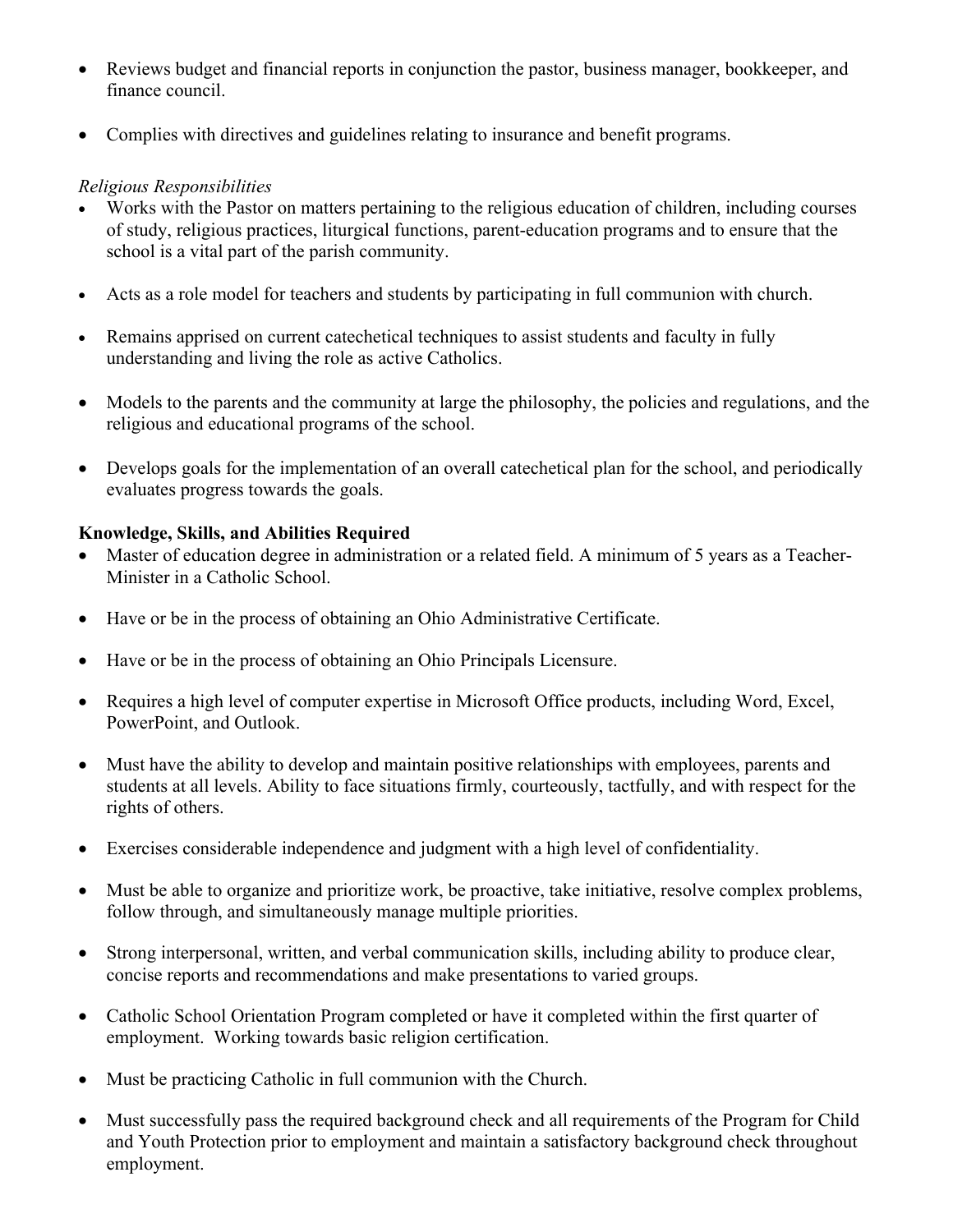### **LANGUAGE SKILLS**

Ability to read, analyze, and interpret general business periodicals, professional journals, technical procedures, or governmental regulations. Ability to write reports, business correspondence, and procedure manuals. Ability to effectively present information and respond to questions from groups of managers, clients, vendors, employees, and the general public.

### **MATHEMATICAL SKILLS**

Ability to add, subtract, multiply, and divide in all units of measure, using whole numbers, common fractions, and decimals. Ability to compute rate, ratio, and percent and to draw and interpret bar graphs.

#### **REASONING ABILITY**

Ability to define problems, collect data, establish facts, and draw valid conclusions. Ability to interpret an extensive variety of technical instructions in mathematical or diagram form and deal with several abstract and concrete variables.

#### **PHYSICAL DEMANDS**

The physical demands described here are representative of those that must be met by an employee to successfully perform the essential functions of this job. Reasonable accommodations may be made to enable individuals with disabilities to perform the essential functions.

While performing the duties of this job, the employee is regularly required to stand; walk; sit; use hands to finger, handle, or feel; reach with hands and arms; climb or balance; stoop, kneel, crouch, or crawl; and talk or hear. The employee must regularly lift and/or move up to 30 pounds. Specific vision abilities required by this job include close vision, distance vision, and ability to adjust focus.

#### **WORKING CONDITIONS**

The work environment characteristics described here are representative of those an employee encounters while performing the essential functions of this job. Reasonable accommodations may be made to enable individuals with disabilities to perform the essential functions.

The noise level in the work environment is usually moderate. Position may require some evening and weekend hours.

**Please send application, or if you have any questions to Fr. Thomas Merrill, Pastor of OLC. Fr. Tom can be reached at 419-396-7107 (Parish), his cell: 952-300-5361 or you can email him at tjm383@gmail.com or rector@olcshrine.com**